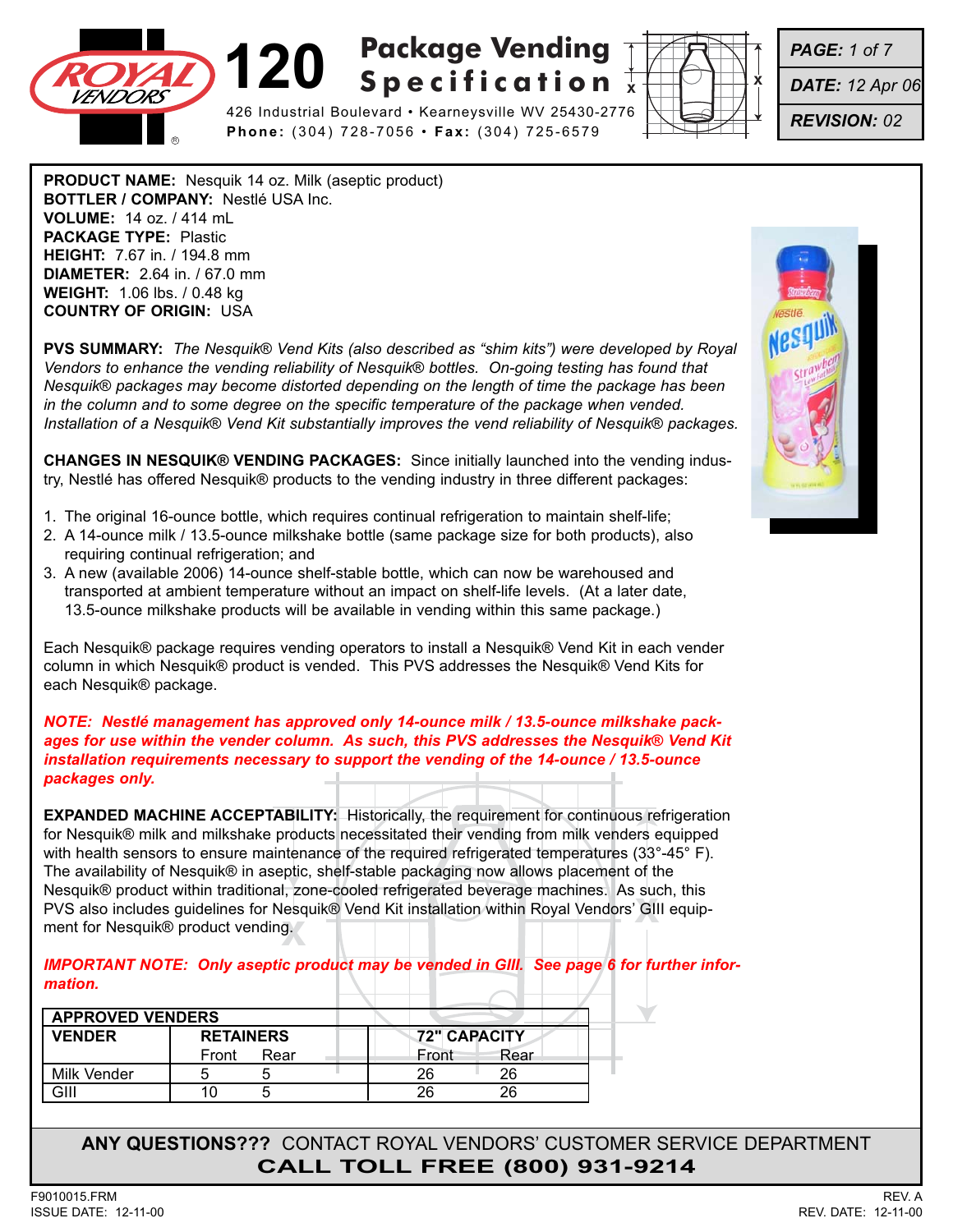

426 Industrial Boulevard • Kearneysville WV 25430-2776 **Phone:** (304) 728-7056 • **Fax:** (304) 725-6579



*PAGE: 2 of 7*

*DATE: 12 Apr 06*

*REVISION: 02*

#### PRODUCT NAME: Nesquik 14 oz. Milk (aseptic product)

**REQUIRED NESQUIK® VEND KITS BY MACHINE TYPE:** To adjust machines to enable consistent package vending of the new shelf-stable Nesquik® packages, installation or adjustment of Nesquik® Vend Kits depends upon the type of machine and any prior installation of Nesquik® Vend Kits as summarized below:

- **MILK VENDERS WITH NO KITS CURRENTLY INSTALLED:** FRONT COLUMNS: Install part number 332122 Nesquik 13.5/14 oz. Front Column Vend Kit (one per column). REAR COLUMNS: Install part number 332123 Nesquik 13.5/14 oz. Rear Column Vend Kit (one per column). ALL COLUMNS: Part number 827004 Anti-friction Sheet Silicone. *See Section 1, below.*
- *MILK VENDERS WITH 16 OZ. NESQUIK VEND KITS INSTALLED:* Install part number 332124 Nesquik 16 13.5/14 oz. Conversion Kit (one per column, front and rear). *See Section 1, below.*
- *MILK VENDERS WITH 14 OZ. NESQUIK VEND KITS INSTALLED:* Move product retainer in each column to position 5. No additional parts required. *See Section 1, below.*
- *GIII 79" BEVERAGE VENDER:* FRONT COLUMNS: Install part number 231155 Nesquik 14 oz. Vend Kit GIII 79" Front (one per column). REAR COLUMNS: Install part number 231156 Nesquik 14 oz. Vend Kit GIII Rear (one per column). *See Section 2, below.*
- *GIII 72" BEVERAGE VENDER:* FRONT COLUMNS: Install 232156 Nesquik 14 oz. Vend Kit GIII 72" Front (one per column). REAR COLUMNS: Install part number 231156 Nesquik 14 oz. Vend Kit GIII Rear (one per column). *See Section 2, below.*

### **SECTION 1. MILK VENDER INSTALLATION INSTRUCTIONS:**

*NOTE: For Milk Venders with 16 oz. Nesquik Bottle Kits already installed, skip instruction items 3 and 4. NOTE: The 16 oz. Nesquik bottle can be vended with the 13.5 / 14 oz. Vend Kits installed in the Milk Vender.*

- 1. Remove power from the vender by unplugging the vender's main power cord from the AC voltage source (outlet).
- 2. Remove all product from the columns to be converted.
- 3. Remove the rubber strip on the top left-side column wall which is used to secure product retainers.
- 4. **FRONT COLUMNS:** Remove the product retainers and the plastic baffle from the column. Install a bottle filler as shown in Figure 1. Install the filler plate by placing it all the way against the center divider channel, so that the filler plate's top tab slides into position 9 and the bottom tab slides securely into the square hole in the baffle nearest the divider. *(See Figure 4.)* Install an anti-friction sheet so that the top of the sheet is at the laser line on the filler plate, with the bottom portion of the sheet on the baffle. Apply a thin coat of silicone to the anti-friction sheet after it is installed. Attach one of the black extrusions from the kit to the left product retainer. *(See Figure 2.)*

**REAR COLUMNS:** Move the back spacer assembly all the way to the rear, and remove the plastic baffle from the column. Install a bottle filler as shown in Figure 1. Install the filler plate by placing the top tab in the position closest to the divider channel. Install an anti-friction sheet so that the top of the sheet is at the laser line on the filler plate, with the bottom portion of the sheet on the baffle. *(See Figure 5.)* Apply a thin coat of silicone to the anti-friction sheet after it is installed.

- 5. Install front column retainers in position 5, counting from the front. Install rear column back spacers in position 5, counting from the rear.
- 6. Attach one divider extrusion to the left side of the center channel. *(See Figure 3.)*
- 7. Install one column extrusion on the right-side column wall. *(See Figure 6.)*
- 8. Load bottles with caps alternating front to rear. *(Important: See loading instructions and photos on page 5.)*
- 9. Restore power to the vender by plugging the vender's main power cord into the AC voltage source (outlet).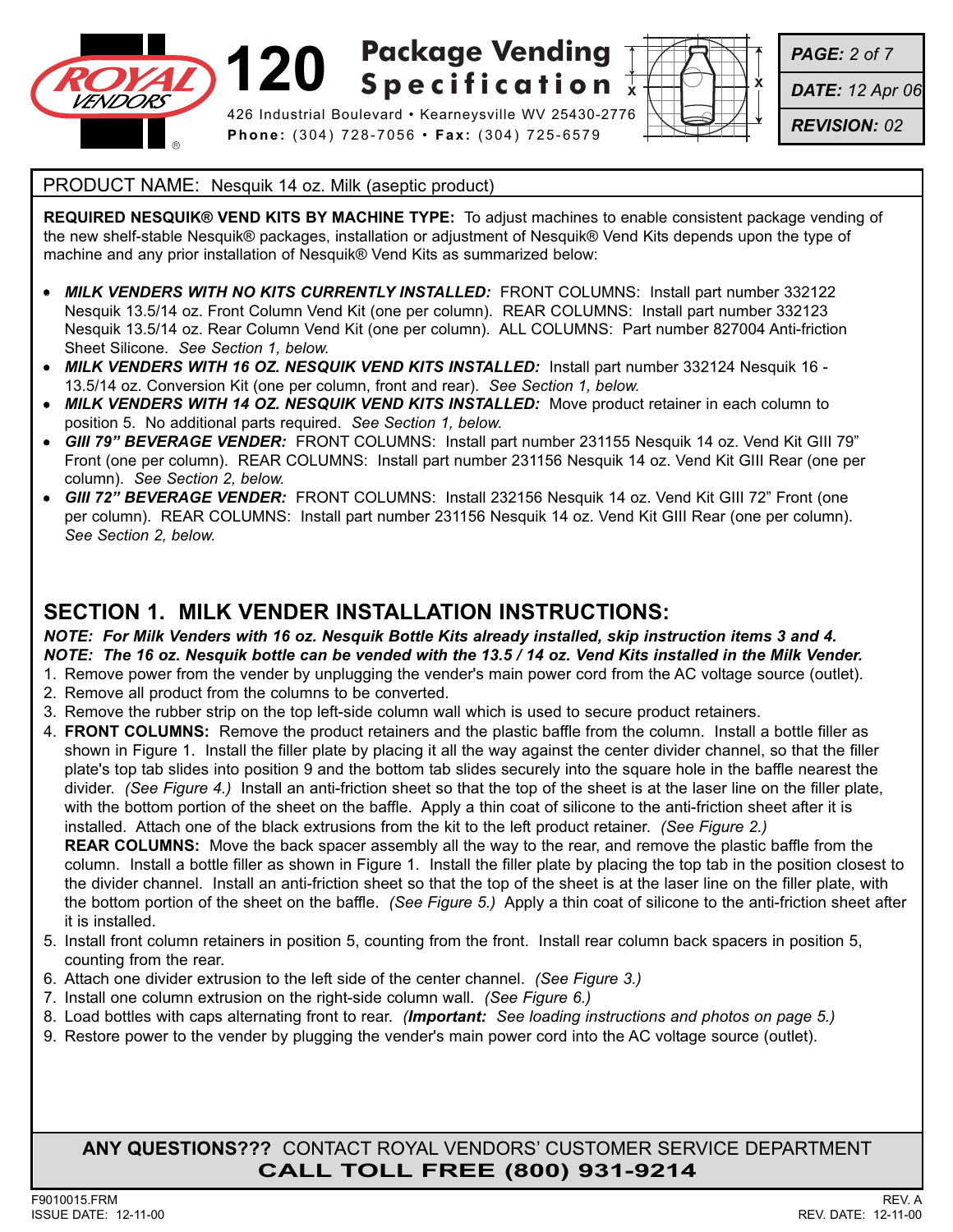

426 Industrial Boulevard • Kearneysville WV 25430-2776 **Phone:** (304) 728-7056 • **Fax:** (304) 725-6579



*PAGE: 3 of 7*

*DATE: 12 Apr 06*

*REVISION: 02*

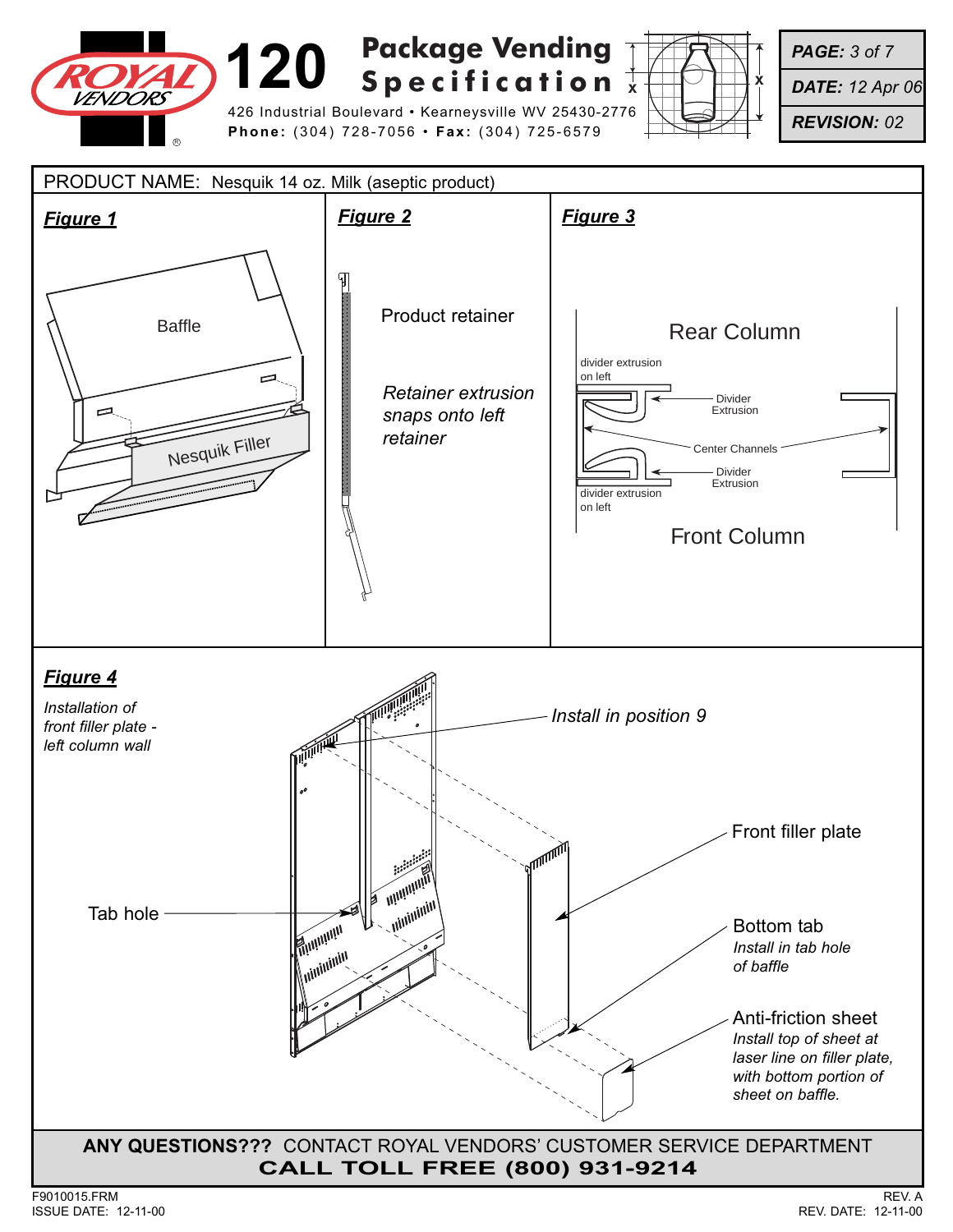

426 Industrial Boulevard • Kearneysville WV 25430-2776 **Phone:** (304) 728-7056 • **Fax:** (304) 725-6579



*PAGE: 4 of 7*

*DATE: 12 Apr 06*

*REVISION: 02*

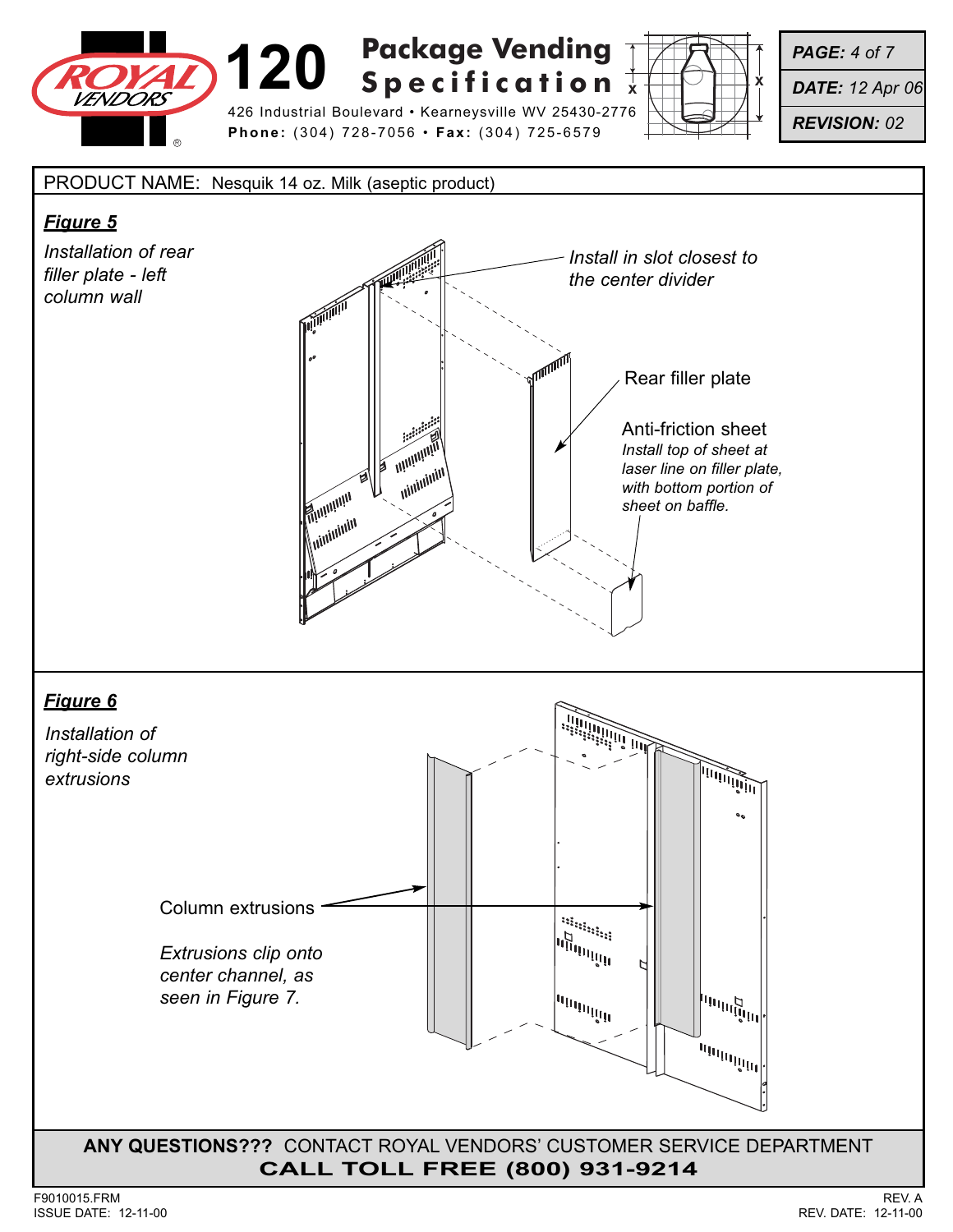

426 Industrial Boulevard • Kearneysville WV 25430-2776 **Phone:** (304) 728-7056 • **Fax:** (304) 725-6579



*PAGE: 5 of 7*

*DATE: 12 Apr 06*

*REVISION: 02*

PRODUCT NAME: Nesquik 14 oz. Milk (aseptic product)

### *Figure 7*

*Top View*





*Rear column properly loaded*



## **NOTES:**

1. Care should be taken when loading product into the front and rear columns to prevent product migration or other vending errors. Do not exceed recommended loading capacity.

2. **Rear column loading instructions:** On the initial product fill, load the first bottle with the cap to the front on the right side of the column, and reverse the direction of the second bottle loaded so it is loaded on the left side with the cap to the back. Continue alternating bottle directions, such that the caps are always to the front on the right-side packages within the column. Each time the column is filled, the last package should be on the left side with the cap towards the back.

3. **Front column loading instructions:** On the initial product fill, load the first bottle with the cap to the back on the right side of the column, and reverse the direction of the second bottle loaded so it is loaded on the left side with the cap to the front. Continue alternating bottle directions, such that the caps are always to the back on the right-side packages within the column. Each time the column is filled, the last package should be on the left side with the cap towards the front.



*Front column properly loaded*

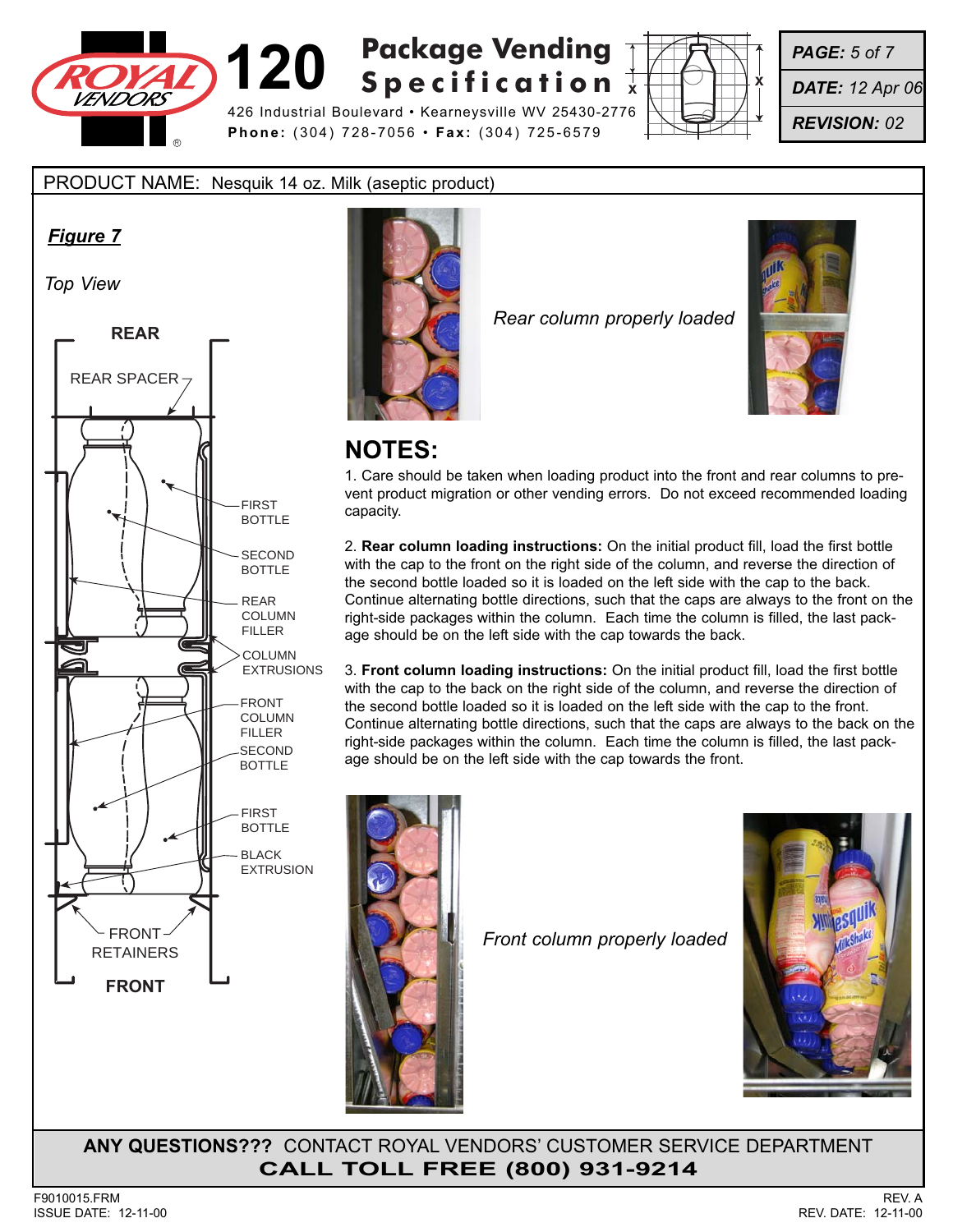

# **120 Specification**  $\sqrt{2}$ **Specification**

426 Industrial Boulevard • Kearneysville WV 25430-2776 **Phone:** (304) 728-7056 • **Fax:** (304) 725-6579



*PAGE: 6 of 7*

*DATE: 12 Apr 06*

*REVISION: 02*

PRODUCT NAME: Nesquik 14 oz. Milk (aseptic product)

## **SECTION 2. GIII VENDER INSTALLATION INSTRUCTIONS:**

## *IMPORTANT NOTE: Only aseptic product may be vended in GIII. The GIII vender is not equipped with a health sensor.*

### **FRONT COLUMNS**

- 1. Remove power from the vender by unplugging the vender's main power cord from the AC voltage source (outlet).
- 2. Remove all product from the column to be converted.
- 3. Remove both product retainers from the column.
- 4. Peel the backing from the two-sided tape on the back of the anti-bridging plate. Place the plate on the right column wall against the center channel. Make sure the edge of the plate that has 1/2" (12 mm) of metal exposed is aligned against the center channel. Place the bottom of the plate approximately 1" (25 mm) above the product retainer slots on the column wall. *(See Figure 8.)*
- 5. Install one column extrusion on the left-side column wall. *(See Figure 9.)*
- 6. Attach the black retainer extrusion from the kit to the right product retainer. *(See Figure 2.)*
- 7. Install the left and right product retainers in position 10, counting from the front.
- 8. Load bottles with caps to the front.
- 9. Restore power to the vender by plugging the vender's main power cord into the AC voltage source (outlet).

## **REAR COLUMNS**

- 1. Remove power from the vender by unplugging the vender's main power cord from the AC voltage source (outlet).
- 2. Remove all product from the column to be converted and the column in front of it.
- 3. Peel the backing from the two-sided tape on the back of the anti-bridging plate. Place the plate on the right column wall against the center channel. Make sure the edge of the plate that has 1/2" (12 mm) of metal exposed is aligned against the center channel. Place the bottom of the plate approximately 1" (25 mm) above the product retainer slots on the column wall. *(See Figure 8.)*
- 4. Place the backspacer assembly in position 5, counting from the rear.
- 5. Attach one divider extrusion to the center channel on both sides of the column being converted. *(See Figure 10.)*
- 6. Load bottles with caps to the rear.
- 7. Restore power to the vender by plugging the vender's main power cord into the AC voltage source (outlet).

*Figure 8*

*Anti-bridging plate installation*